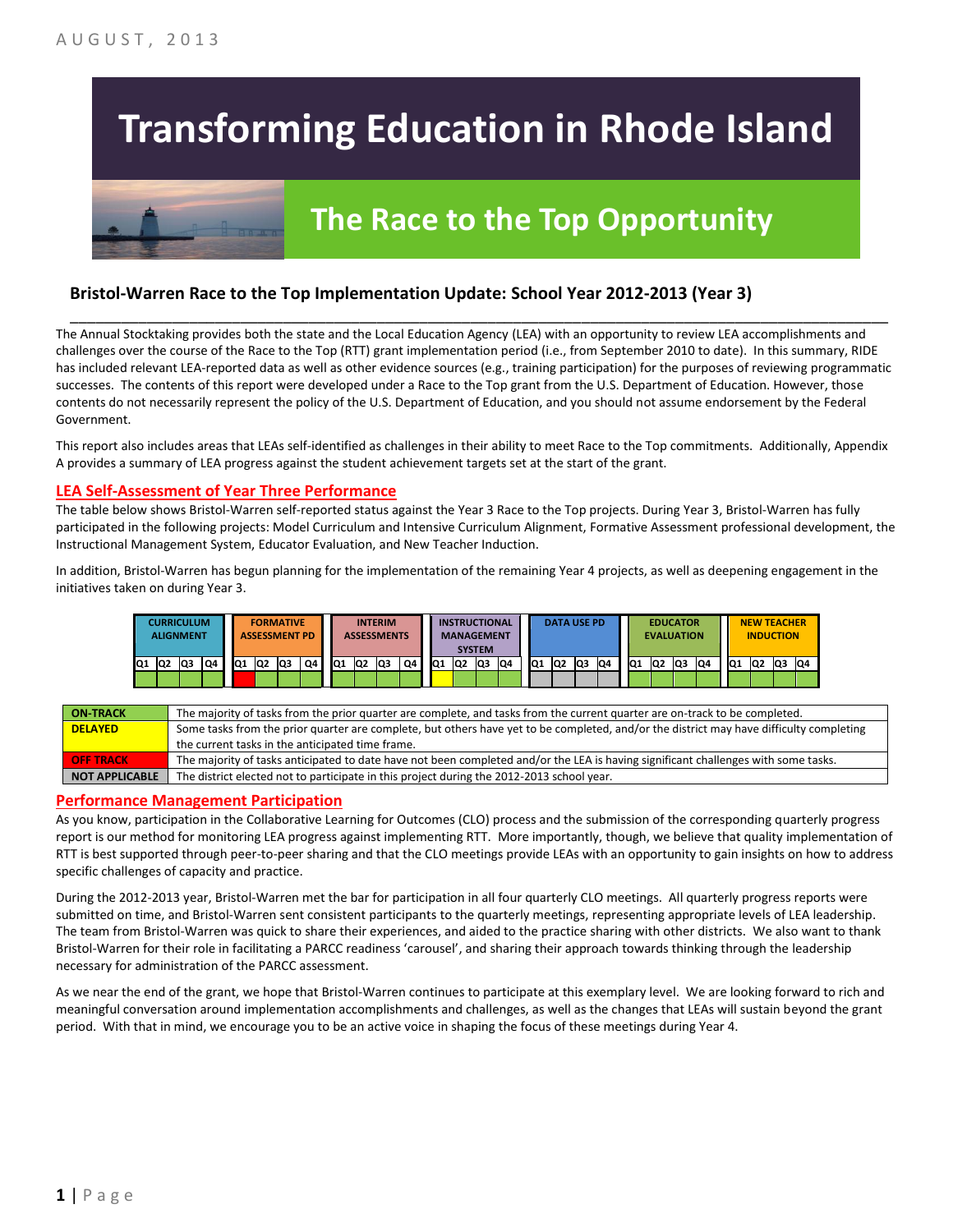#### **System of Support 1: Standards and Curriculum**

Based on the quarterly progress reports submitted by Bristol-Warren, as well as participation in additional applicable activities through the end of the 2012-2013 school year, we have assessed the district as 'on track (green),' 'delayed (yellow),' 'off track/at risk (red)', or 'not applicable (grey) on each of the Year 3 System of Support 1 scope of work tasks for Race to the Top. This assessment is reflected in the table below. Please note that further description of these statuses can be found on page one of this report.

Bristol-Warren has made significant progress against implementing a guaranteed and viable curriculum aligned to the new Common Core State Standards (CCSS). During the 2012-2013 school year, Bristol-Warren completed their participation in a science curriculum writing cohort with the Dana Center as well as Tiverton and Portsmouth as part of the transition of the science curriculum to the Next Generation Science Standards. Additionally, Bristol-Warren, Tiverton, and Newport partnered with the Dana Center to develop a CCSS aligned math curriculum. In preparation for implementation in fall 2013, Bristol-Warren conducted professional development with all teachers on the new units of study and to build their knowledge and understanding of the math practice standards.

We commend Bristol-Warren on their work in this area, and are happy to hear that Bristol-Warren has found access to expertise in other district's valuable. We look forward to hearing about additional opportunities that Bristol-Warren has created for further collaboration within their district and across the other neighboring districts. Additionally, we hope to hear more from the district about their plans for implementing an aligned ELA curriculum.

| Intensive Curriculum Alignment and Model Curriculum Development                                                                                                                                                                                           | Year 3:SY12-13 |                                         |        |                                         |  |  |
|-----------------------------------------------------------------------------------------------------------------------------------------------------------------------------------------------------------------------------------------------------------|----------------|-----------------------------------------|--------|-----------------------------------------|--|--|
|                                                                                                                                                                                                                                                           | Q1             | Q <sub>2</sub>                          | Q3     | Q4                                      |  |  |
| Develop and communicate a multi-year Transition Plan for the Common Core State Standards implementation, including clear<br>expectations for school level transition benchmarks and a plan for developing a curriculum aligned to the CCSS in grades K-12 |                | Modify as Modify as Modify as<br>needed | needed | needed                                  |  |  |
| Identify opportunities for educators to work collaboratively to deepen understanding of CCSS (e.g. Common Planning Time, grade<br>level team, department meetings, faculty meetings)                                                                      |                | Modify as Modify as Modify as<br>needed | needed | needed                                  |  |  |
| Create implementation plan, including the identification of aligned resources, to support roll out of new curricula                                                                                                                                       |                | needed                                  | needed | Modify as Modify as Modify as<br>needed |  |  |
| Develop curriculum aligned to the Common Core State Standards, including participation in Dana Center curriculum writing and<br>leadership sessions (if applicable)                                                                                       |                | $\lambda$                               |        |                                         |  |  |

*\*Please note: the 'x' in the above table represents the anticipated completion timeline set by RIDE, not when the district completed the task.*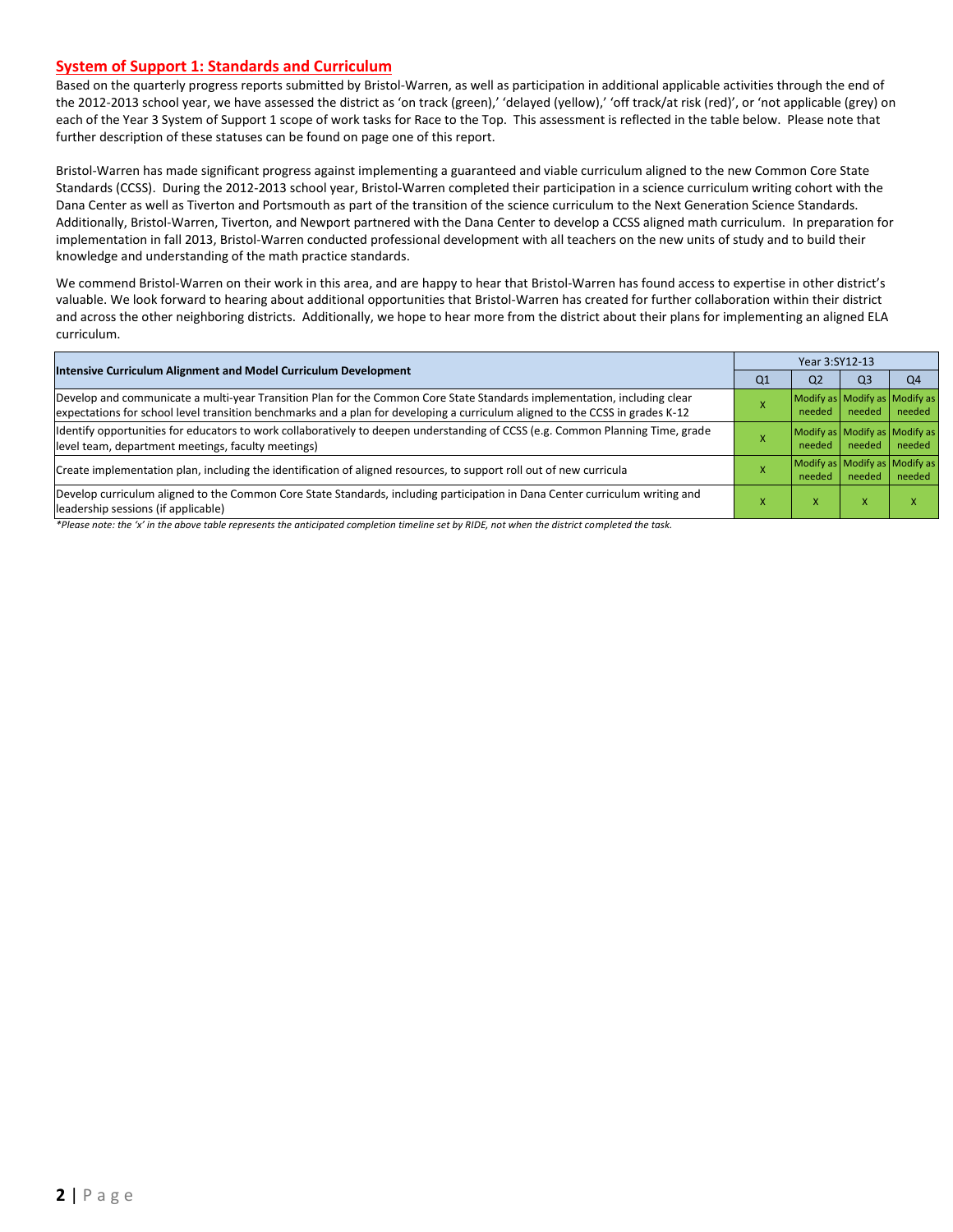#### **System of Support 2: Instructional Improvement Systems**

During the 2012-2013 school year, Bristol-Warren chose to implement three of the four Race to the Top projects in System of Support 2 (Formative Assessment professional development, Interim Assessments, and the Instructional Management System). Based on the quarterly progress reports submitted by Bristol-Warren, as well as participation in additional applicable activities through the end of the 2012-2013 school year, we have assessed the district on each of the Year 3 scope of work tasks for those applicable projects.

In their quarterly progress update reports, Bristol-Warren reported that, despite technical challenges, all high school teachers participated in the formative assessment professional development modules to some degree as part of their professional growth goals. The teachers involved engaged in a dialogue at the mid-year conference and in common planning time about the training modules, and the impact of the training on teacher effectiveness and student performance.

Bristol-Warren also piloted the fixed form Interim Assessments online in both ELA and math. In their quarterly progress update report, Bristol-Warren indicated that they decided to start with a small group and gather feedback on the ease of implementation, access to data reporting, and the impact of the assessment on teaching and learning.

In addition to configuring the Instructional Management System (IMS) to provide educator access to both Interim Assessments and the Formative Assessment PD modules, Bristol-Warren also utilized the IMS –particularly at the elementary school level - for curriculum management. The district uploaded local writing assessments and taught teachers on their math curriculum writing team how to input a new curriculum into the IMS.

In the upcoming school year, Bristol-Warren has indicated that they will fully participate in the Data Use professional development. Additionally, we anticipate that Bristol-Warren will expand teacher participation in the Formative Assessment professional development series. We look forward to hearing more about Bristol-Warren's plans for implementing these new initiatives.

| [Formative Assessment Professional Development Modules (accessed via the Instructional Management System)        |                | Year 3:SY12-13 |                         |         |  |  |  |
|------------------------------------------------------------------------------------------------------------------|----------------|----------------|-------------------------|---------|--|--|--|
|                                                                                                                  | Q <sub>1</sub> | Q <sub>2</sub> |                         |         |  |  |  |
| ldentify facilitators who will support the implementation of formative assessment practices in daily instruction |                |                |                         | SY13-14 |  |  |  |
| Coordinate participation of educators in training modules and communities of practice                            | SY12-13        |                | SY12-13 SY12-13 SY13-14 |         |  |  |  |

|                                                                                                                                                                                         | Year 3:SY12-13                                   |                               |                         |                |  |  |
|-----------------------------------------------------------------------------------------------------------------------------------------------------------------------------------------|--------------------------------------------------|-------------------------------|-------------------------|----------------|--|--|
| Interim Assessments (accessed via the Instructional Management System)                                                                                                                  | Q <sub>1</sub>                                   | Q <sub>2</sub>                | Q <sub>3</sub>          | O <sub>4</sub> |  |  |
| Develop protocols or expectations regarding the use of interim assessment to inform instruction including timelines for<br>administration and process for scoring and reporting results |                                                  |                               |                         |                |  |  |
| Send LEA-determined facilitators to RIDE provided training on both the Fixed-Form assessment tool and the test-building tool                                                            | <b>Fixed Form</b>                                | <b>Test</b><br><b>Builder</b> |                         |                |  |  |
| Train of educators in the LEA on the administration and use of interim assessments utilizing RIDE-trained facilitators                                                                  |                                                  | X                             |                         |                |  |  |
| Administration of Interim Assessments in selected grades and content area(s)                                                                                                            | $1st$ Fixed<br>Form Test   Form Test   Form Test |                               | $2nd$ Fixed $3rd$ Fixed |                |  |  |

|                                                                                                                                                                                                           | Year 3:SY12-13                          |                |                |                |  |  |
|-----------------------------------------------------------------------------------------------------------------------------------------------------------------------------------------------------------|-----------------------------------------|----------------|----------------|----------------|--|--|
| <b>Instructional Management System (IMS)</b>                                                                                                                                                              | Q <sub>1</sub>                          | Q <sub>2</sub> | Q <sub>3</sub> | Q <sub>4</sub> |  |  |
| Designate an LEA data steward to support decision making around data collections and systems implementation and to provide input<br>and feedback on data initiatives through designated representatives   | As needed As needed As needed As needed |                |                |                |  |  |
| Maintain data quality standards of local student information systems and upload local assessment data and program information as<br>required by RIDE in a timely manner                                   |                                         | $\mathbf{v}$   |                |                |  |  |
| Following RIDE training, LEA Administrative Users and LEA Trainers configure the IMS for educator use and to provide end users with<br>access and training needed to utilize the IMS for daily activities |                                         |                |                |                |  |  |
| Deepen the understanding and use of the IMS among all educators                                                                                                                                           |                                         |                |                |                |  |  |

| 'Data Use' Professional Development                                                                                                           |                |        | Year 3:SY12-13 |                |           |  |  |  |
|-----------------------------------------------------------------------------------------------------------------------------------------------|----------------|--------|----------------|----------------|-----------|--|--|--|
|                                                                                                                                               | Q <sub>1</sub> |        | Q <sub>2</sub> | Q <sub>3</sub> | <b>O4</b> |  |  |  |
| In coordination with RIDE, select 'Data Use' training dates for each cohort of schools, as applicable                                         |                |        |                |                | Year 2    |  |  |  |
| Identify and provide RIDE with the leadership team members from each school who will participate in Year 2 training cohorts, as<br>applicable |                |        |                |                | Year 2    |  |  |  |
| Following 'Data Use' professional development, identify district and school practices to sustain and deepen data use and<br>collaboration     |                | Year 1 | Year 1         | Year.          | Year 1    |  |  |  |

\* Please note that, for this project, 'year 1' refers to cohort 1 taking place during the 2012-2013 school year, and 'Year 2' refers to cohort 2 taking place during the 2013-2014 school year.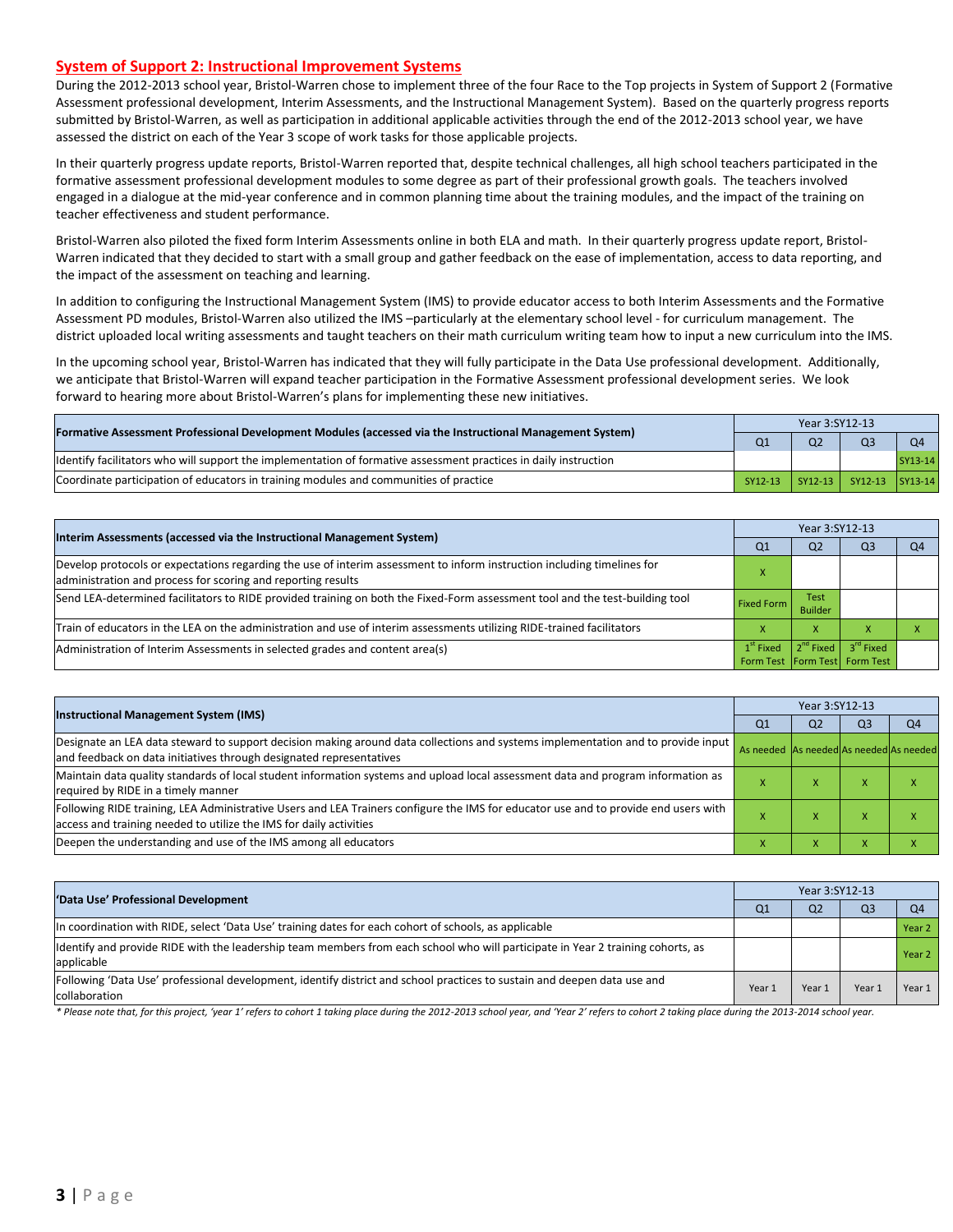#### **System of Support 3: Educator Effectiveness**

During the 2012-2013 school year, Bristol-Warren fully implemented all components of System of Support 3 - the Rhode Island model for teacher and building administrator evaluations; and final effectiveness ratings for all teachers and building administrators have been submitted to RIDE using the Educator Performance and Support System. Based on the quarterly progress reports submitted by Bristol-Warren, as well as participation in additional applicable activities through the end of the 2012-2013 school year, we have assessed the district on each of the Year 3 scope of work tasks for Educator Evaluation.

RIDE would like to commend Bristol-Warren for the work that they have done to ensure successful implementation of educator evaluations across their district. In their quarterly progress update report, Bristol-Warren noted that the district's superintendent conducted two drop-in sessions with teachers to review the changes to the evaluation model and to discuss Student Learning Objectives (SLOs). Additionally, she addressed both topics with the entire school community at the teacher orientation to ensure that the messaging was consistent across the district. The district also chose to focus on SLO development and the educator evaluation process at their summer administration retreat. Bristol-Warren also noted during the CLO meetings that, despite initial technical challenges, the district was able to utilize the Educator Performance and Support System (EPSS) to streamline components of the evaluation process.

Bristol-Warren's District Evaluation Committee (DEC) convened on a monthly basis during the 2012-2013 school year. The DEC includes members of the school committee as well as union representation. RIDE is pleased to note that the committee has engaged in meaningful conversations around topics such as the quality and calibration of SLOs, appeal policies, and communication.

During the 2012-2013 school year, Bristol-Warren participated in all required training activities. Additionally, evaluators have registered/attended for the RIDE summer professional development. Looking ahead, RIDE would like to remind the district of their responsibility to ensure that all personnel responsible for evaluating both teachers and building administrators participate in applicable training activities.

As we enter into the final year of the Race to the Top grant, RIDE encourages Bristol-Warren to continue to engage their CLO peers in thinking about continuous support for evaluation implementation, as well as how evaluation data is being used to identify professional development needs.

|                                                                                                                                                                                                      |                               |                                            | Year 3:SY12-13                   |                                  |  |
|------------------------------------------------------------------------------------------------------------------------------------------------------------------------------------------------------|-------------------------------|--------------------------------------------|----------------------------------|----------------------------------|--|
| <b>Educator Evaluation</b>                                                                                                                                                                           | Q <sub>1</sub>                | Q <sub>2</sub>                             | Q <sub>3</sub>                   | Q <sub>4</sub>                   |  |
| Participate in educator evaluation model design, development and refinement feedback opportunities                                                                                                   | X                             | x                                          | X                                | X                                |  |
| Identify District Evaluation Committee members, responsible for monitoring the implementation of the system and providing<br>recommendations to LEA leadership teams                                 |                               |                                            |                                  | X                                |  |
| Identify individuals who will serve as primary and, if applicable, secondary/complementary evaluators                                                                                                |                               |                                            |                                  | $\mathsf{X}$                     |  |
| Send all required evaluators to RIDE-provided evaluator training on model; Send evaluators and system administrators to training on<br>the Educator Performance Support System (EPSS) data system    |                               |                                            | Mid-year<br>half-day<br>training | Mid-year<br>half-day<br>training |  |
| Examine LEA Policies and Contracts for Challenges; where applicable, consider memorandums of understanding or contract renewal<br>language which will support district implementation of evaluations | x                             | x                                          | x                                | X                                |  |
| Create a plan for the appropriate use of funds to support implementation of educator evaluation system                                                                                               |                               |                                            |                                  | X                                |  |
| Complete required components of RI Model for educator and building administrator evaluations                                                                                                         | SLO <sub>s</sub> and<br>Goals | Midyear<br>Conference Conference Summative | Midyear                          | <b>EOY Report</b><br>&<br>rating |  |
| Submit evaluation data and documentation (e.g. component and summative level ratings, verified rosters); provide other requested<br>information to support RIDE research and system improvement      | x                             | x                                          | X                                | X                                |  |
| Use Evaluation Data to identify individual and school/district-wide professional development needs and act on those needs                                                                            |                               |                                            | X                                | X                                |  |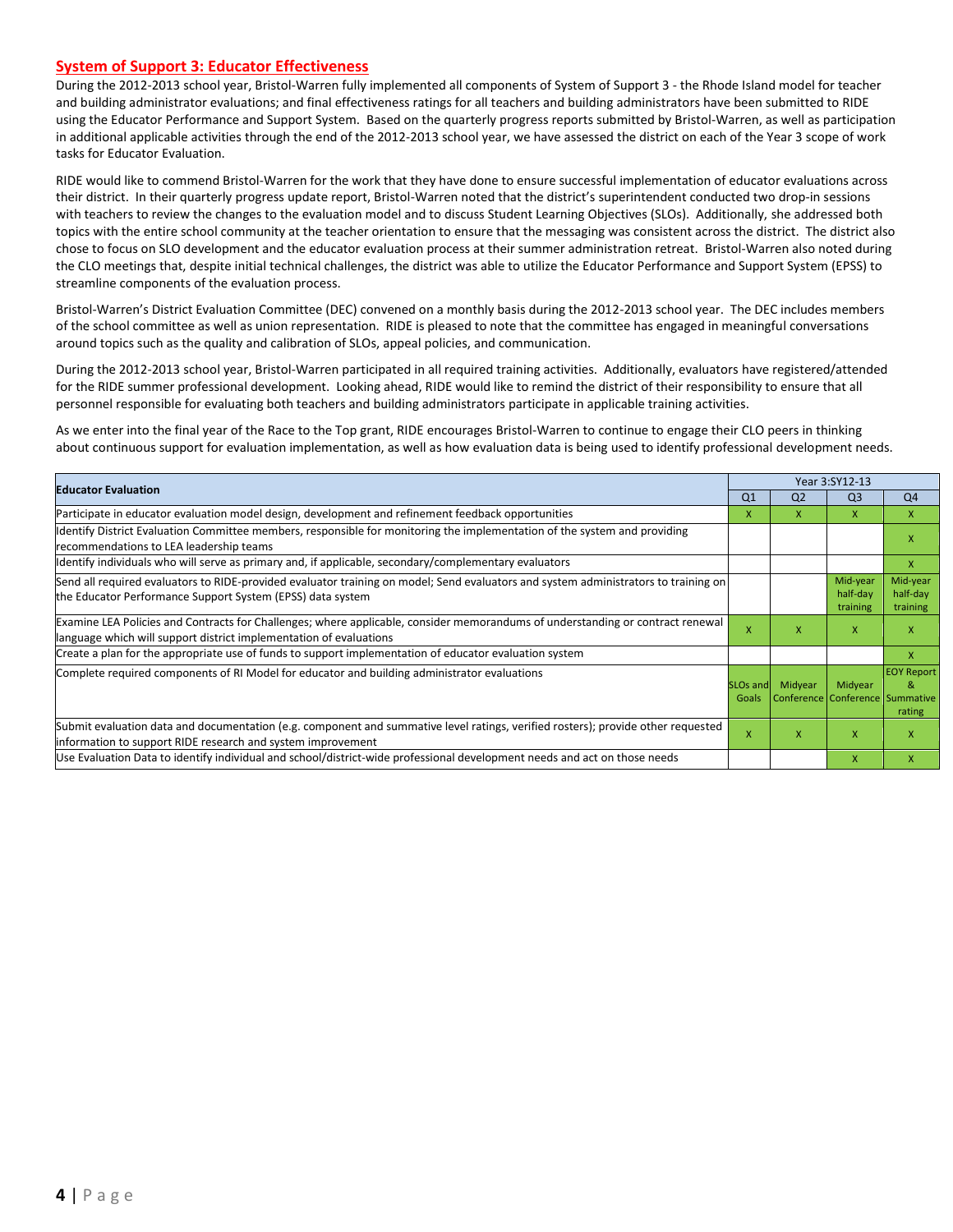#### **System of Support 4: Human Capital Development**

During the 2012-2013 school year, Bristol-Warren participated fully in the Beginning Teacher Induction program. Based on the quarterly progress reports submitted by Bristol-Warren, as well as participation in additional applicable activities through the end of the 2012-2013 school year, we have assessed the district on each of the Year 3 scope of work tasks for Beginning Teacher Induction. Additionally, Bristol-Warren has continued their utilization of SchoolSpring for recruitment of staff on an as needed basis.

During the 2012-2013 school year, all beginning teachers in Bristol-Warren were supported by a RIDE induction coach or a district mentor. Additionally, the superintendent met with all first-year teachers after six months to discuss their year to-date and to offer any further district support. RIDE is pleased to note that, in their quarterly progress update report, Bristol-Warren indicated that the program has been helpful and that open communication between the coach, teachers, and building and district administrators has led to greater support for first-year teachers.

In the upcoming CLO sessions, RIDE looks forward to engaging in a deeper conversation around the revisions that Bristol-Warren and other LEAs have made to their hiring policies, timelines, and processes in order to support broader human capital initiatives including recruitment of highly qualified and diverse candidates and providing data-driven induction support to beginning teachers.

| <b>Beginning Teacher Induction</b>                                                                                                                                                       |    | Year 3:SY12-13 |    |    |  |  |  |
|------------------------------------------------------------------------------------------------------------------------------------------------------------------------------------------|----|----------------|----|----|--|--|--|
|                                                                                                                                                                                          | Q1 | Q2             | Q3 | Q4 |  |  |  |
| If applicable, recommend potential Induction Coaches to RIDE                                                                                                                             |    |                |    |    |  |  |  |
| Review and revise hiring policies, timelines and processes in order to support appropriate and timely projections for anticipated hires<br>requiring induction coach services            |    |                |    |    |  |  |  |
| Provide RIDE with list of beginning teachers who will receive Induction Coach support in a timely manner in order to ensure that all<br>beginning teachers have coaching                 |    |                |    |    |  |  |  |
| Participate in RIDE-provided information opportunities in order to learn about induction coach program                                                                                   |    |                |    |    |  |  |  |
| Provide feedback to RIDE on the development and integration of existing mentorship programs into a sustainable, instructionally-<br>focused state or district-wide Induction Coach model |    |                |    |    |  |  |  |

The contents of this report were developed under a Race to the Top grant from the U.S. Department of Education. However, those contents do not necessarily represent the policy of the U.S. Department of Education, and you should not assume endorsement by the Federal Government.